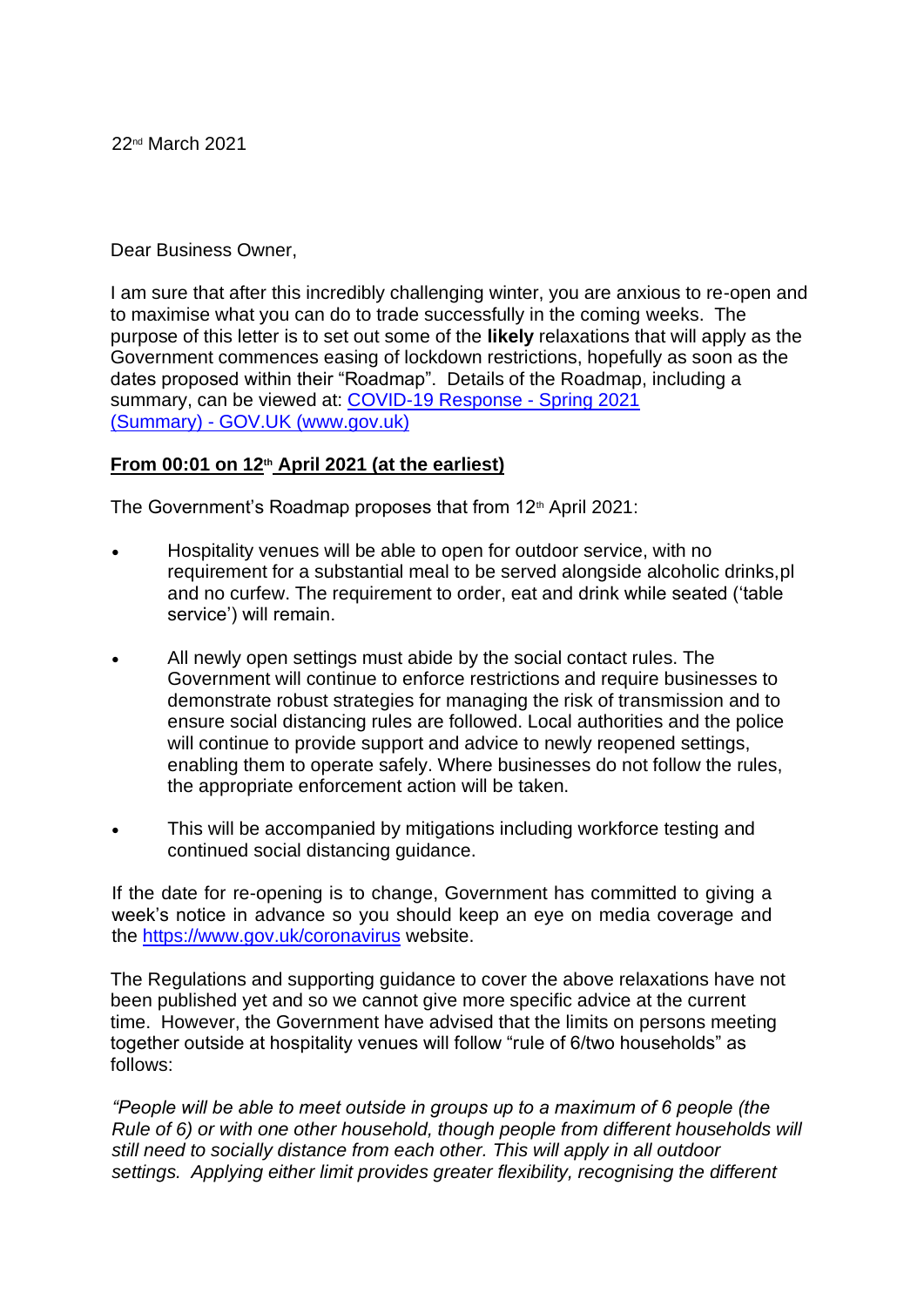*situations faced by families and individuals; two households will be more helpful for*  families, while the Rule of 6 is likely to help people in different households to reunite *outdoors, including those living alone or in shared accommodation. Those eligible to form a support bubble will still be able to do so, enabling close contact for many of those in most need of support, and will continue to be counted as part of the same household".*

The above means that you will have to continue to ensure that people visiting your premises meet the Rule of 6/two household test **AND** that persons not from the same household/bubble are socially distanced at your tables in accordance with the guidance on social distancing that the Government has in place at that time. At the current time this means 2 metres or 1 metre with mitigation.

You will also note that there will no longer be a requirement to purchase a substantial meal (or any food at all) with a drink, but that table service must be utilised for all orders as before.

For service to be "Outdoor" requires that the sides of any "structure" used over a seating area, such as a marquee, must have **at least** 50% of the sides being open to the air. Please ensure that any structure you are using is at least 1m away from any wall or fence etc. If there is not 1m clear distance the side adjacent to the wall / fence will be considered to be a "closed side".

Again, workplace testing has been alluded to in the Roadmap and further detail on this is anticipated from Government in due course.

#### **Marquees**

Government have extended the relaxation on planning permitted development rights to allow marquees to be erected on sites for up to a maximum of 56 days in a calendar year. Should you intend utilising a marquee, or similar structure, to provide cover over seating for which you wish to use for 'outdoor' gathering restrictions, you must ensure that you are compliant with it being classed as "outdoor" as per the above. Should you intend to have a marquee, or structure, on site for more than a total of 56 days during 2021 you would need to obtain planning consent from our Planning Department to do so – they can be contacted at [Planning, Building Control](https://www.colchester.gov.uk/planning/)  [and Local Land Charges · Colchester Borough Council](https://www.colchester.gov.uk/planning/)

Please ensure that any marquee, or structure, you use is erected properly and secured adequately. Further information on the safe erection of marquees can be found [https://www.muta.org.uk/MUTAMembers/media/MUTAMembersMedia/PDFs/](https://www.muta.org.uk/MUTAMembers/media/MUTAMembersMedia/PDFs/MUTA-s-Best-Practice-Guide-v2.pdf) [MUTA-sBest-Practice-Guide-v2.pdf](https://www.muta.org.uk/MUTAMembers/media/MUTAMembersMedia/PDFs/MUTA-s-Best-Practice-Guide-v2.pdf)

#### **Takeaway Service**

Takeaway service remains permissible from hospitality venues without the requirement to obtain "change of use" via the planning system. Government have extended the ability for your businesses to do this temporarily until March 2022.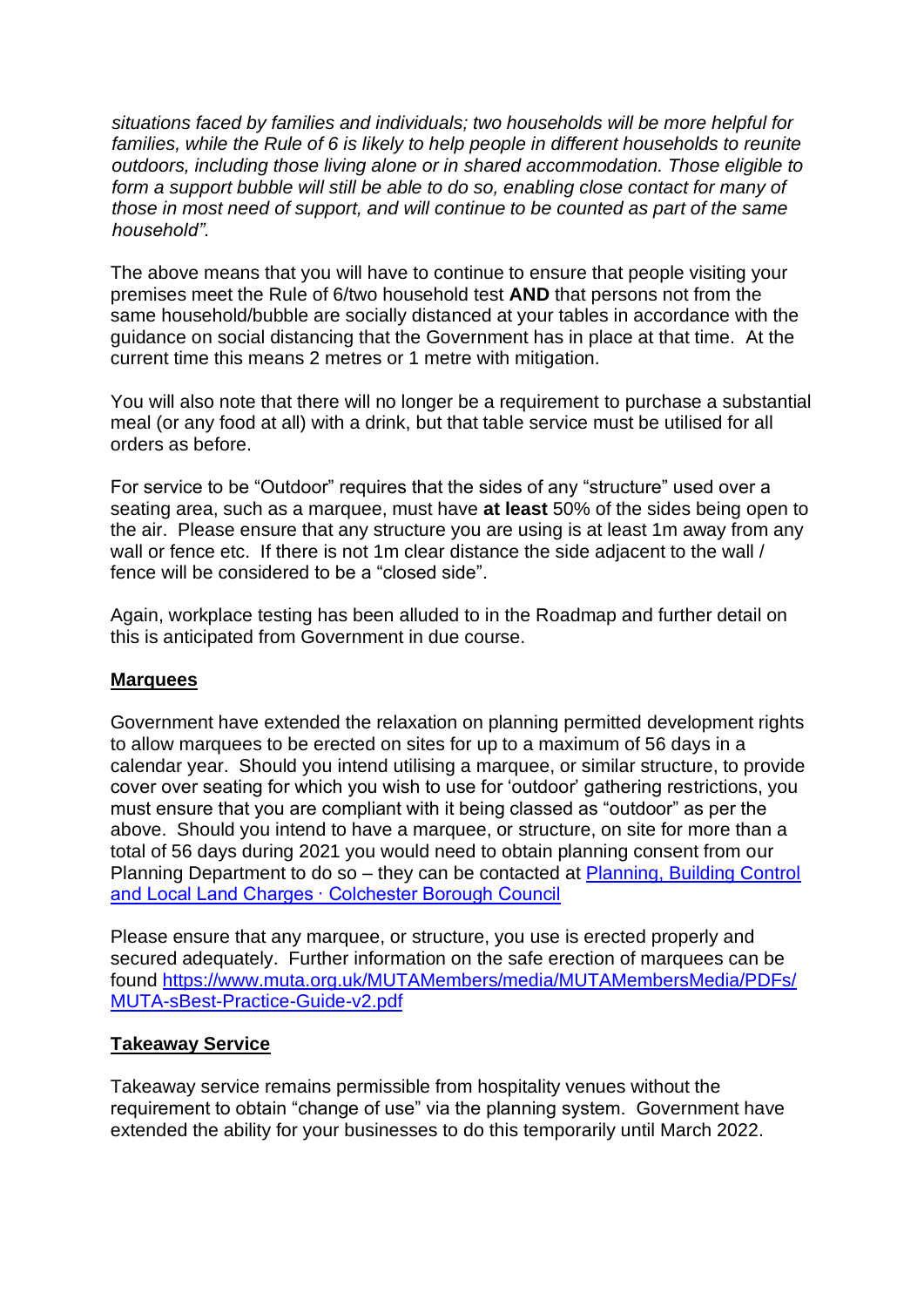# **Placement of Seating and Tables on the Public Highway**

If you do not already have one, the placement of street furniture including tables and chairs on the pavement/public highway (footpath) is likely to require a Pavement Licence or Permit from the Licensing, Food and Safety Team. A fast-track process exists for these applications and details can be found at: [Food and drink businesses ·](https://www.colchester.gov.uk/coronavirus/businesses/food-and-drink-businesses/?id=&page=temporary--pavement--permits#temporary--pavement--permits)  [Colchester Borough Council](https://www.colchester.gov.uk/coronavirus/businesses/food-and-drink-businesses/?id=&page=temporary--pavement--permits#temporary--pavement--permits)

### **Table spacing**

Unless new guidance or Regulations that may be issued in the coming weeks address this matter, the expectation regarding table spacing will remain that contained within existing Regulations as follows:

A person responsible for carrying on a business of a public house, café, restaurant or other relevant business must, during the emergency period, take all reasonable measures to ensure that—

#### **An appropriate distance is maintained between tables occupied by different qualifying groups.**

(a) an "appropriate distance" means a distance between tables

- of— (i) **at least two metres**, or
	- (ii) **at least one metre**, if
		- aa. there are **barriers or screens** between tables;
		- bb. the tables are **arranged with back to back seating, or otherwise arranged to ensure that persons sitting at one table do not face any person sitting at another table at a distance of less than two metres**; or
		- cc. other measures are taken to limit the risk of transmission of the coronavirus between people sitting at different tables;

The wording of the regulations includes the requirement that 'persons sitting at one table do not face any person sitting at another table at a distance of less than two metres'. The diagonal distance between people sitting on different tables would count as face to face and these customers would therefore need to be 2 metres apart.

You must either;

- Ensure that your tables are positioned to ensure that measured diagonally people on adjacent tables are 2 metres apart, or
- Put up screens or barriers between the tables if you wish to reduce this distance.

You must check on an ongoing basis that these distances are being maintained.

Please ensure that your table spacing is compliant with the requirements above. Ideally **remove any tables** that cannot meet this requirement. If this is not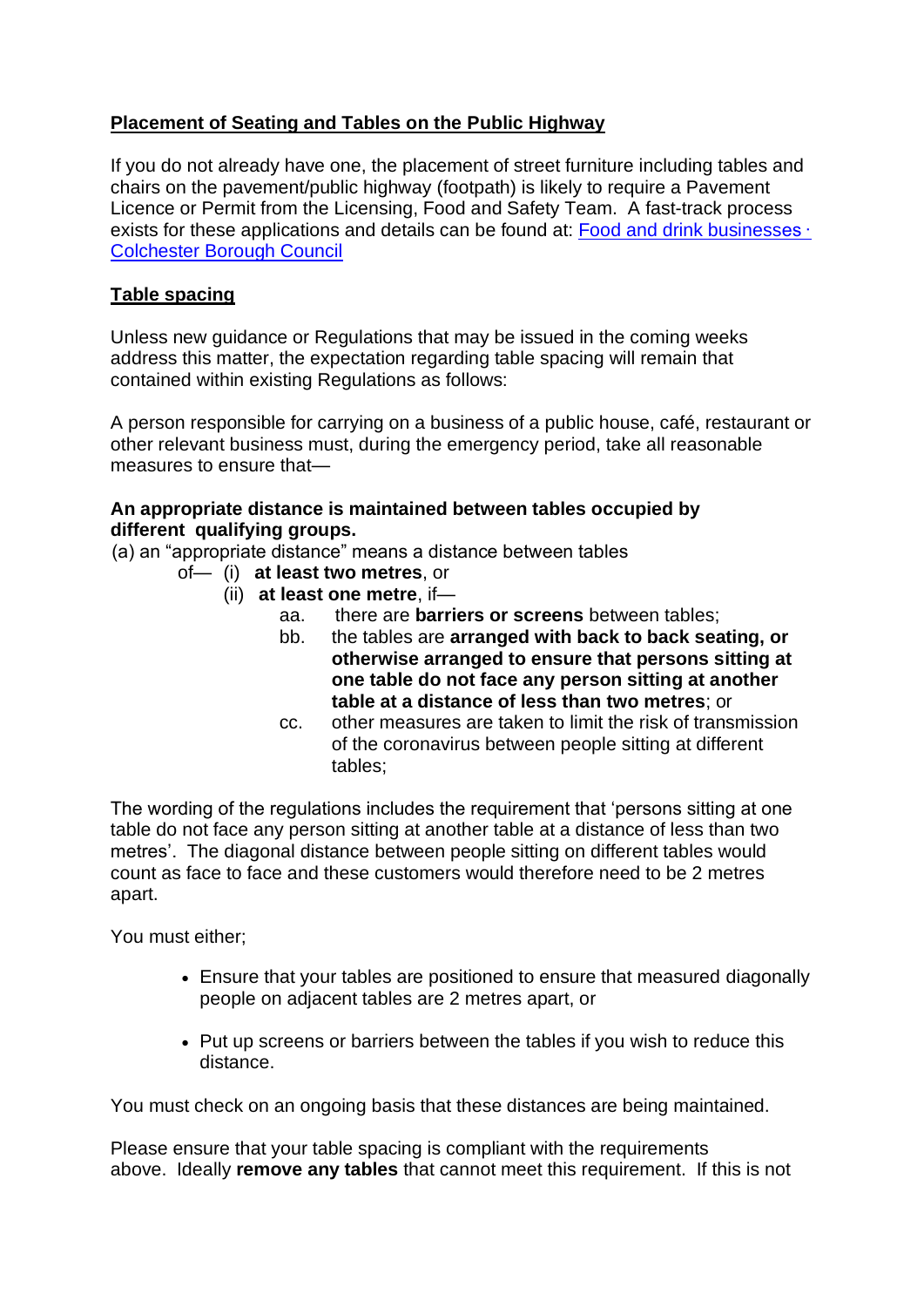possible please ensure that they are not laid and instead are clearly marked as not in use, ideally with the chairs removed to prevent them being used.

### **Noise**

We appreciate that this is a very difficult time for your industry and that you are going to want to maximise your ability to attract trade upon reopening. However, we would ask that you give careful consideration to the impact that reopening could have upon your neighbours. Apart from the return of comings and goings to your premises by customers, the requirement for outdoor service only has the potential to lead to greater noise impact from people socialising outdoors in greater numbers than may have happened previously at your premises. You will need to manage this as carefully as possible.

The position regarding entertainment and live music is unclear. Consequently, we do not yet know whether this will be permitted from  $12<sup>th</sup>$  April. The suggestion in the Government Roadmap is that outdoor entertainment appears more likely to be scheduled to re-commence no earlier than 17<sup>th</sup> May. However, we await full details of Regulations and guidance on this and hope to be able to advise you prior to reopening.

As and when any entertainment and live music returns your obligations to comply with licence requirements and not to cause a statutory nuisance to other residents remain. In addition, you will need to pay close attention to any Regulations and guidance issued by Government relating to how to carry out these activities in a COVID secure manner. For example, previous guidance had advised that activities should not encourage singing, dancing or the need for people to raise their voices to communicate in order to minimise the potential for spread of COVID-19. It is expected that Covid Measures will be with us post June 2021 in some form or another.

#### **Licence Fees and Licensable Activities**

Please remember that you must have paid your annual licence fees in order to operate lawfully. If you have yet to do so, please contact our Licensing Team immediately.

You may also need to apply to vary your licence under certain circumstances, such as when changing the layout or area of the premises including outside seating areas, the hours which you intend to undertake licensable activities, or the activities you intend to carry out. For more details on this and contact details for our Licensing Team please open this link: [Colchester Borough Council](https://www.colchester.gov.uk/info/category/?id=alcohol-and-entertainment) (licensing and Entertainment).

You must put in place suitable systems to ensure that you continue to promote the four licensing objectives; Prevention of Crime and Disorder, Public Safety, Public Nuisance and Protection of Children from Harm. I must remind you that your Premises Licence/Club Premises Certificate could be at risk should the Council determine the inappropriate sale/supply of alcohol or breaches of COVID-19 regulations connected to your premises.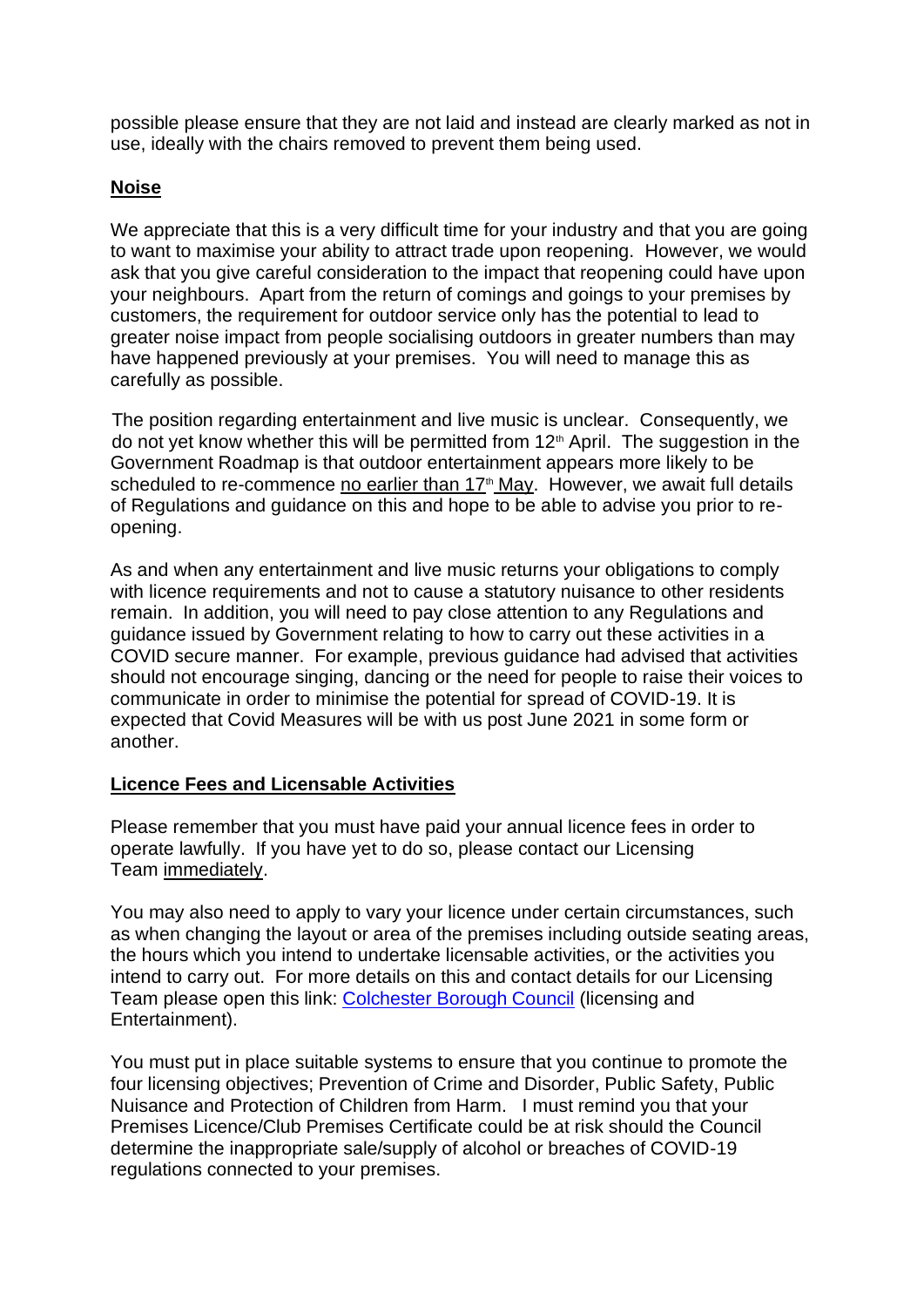## **Guidance**

The Working Safely during Coronavirus Guidance for Restaurants, pubs, bars and takeaway services is regularly updated so please keep a close eye on the following link for up-to-date information [Restaurants, pubs, bars and takeaway services -](https://www.gov.uk/guidance/working-safely-during-coronavirus-covid-19/restaurants-offering-takeaway-or-delivery) [Working safely during coronavirus \(COVID-19\) -](https://www.gov.uk/guidance/working-safely-during-coronavirus-covid-19/restaurants-offering-takeaway-or-delivery) Guidance - GOV.UK (www.gov.uk)

## **Face Coverings – for staff**

Staff must wear face masks when they are anywhere indoors in the public side of the restaurant, café or pub including behind the bar/counter (unless the bar/counter is adequately screened). Although internal use of the premises by customers is prohibited in the proposed 12<sup>th</sup> April re-opening, customers may be entering to use the toilet or collect takeaways. Consequently, you must ensure that staff comply with face covering requirements in those circumstances.

# **Face Coverings – for customers**

You should minimise any need for customers to enter your premises. Customers (over 11 years) must wear a face covering at all times when they are inside your premises – this should only be for access to toilet facilities or the collection of takeaways (if necessary). No one who is [exempt](https://www.gov.uk/guidance/coronavirus-covid-19-safer-travel-guidance-for-passengers#exemptions-face-coverings) [f](https://www.gov.uk/guidance/coronavirus-covid-19-safer-travel-guidance-for-passengers#exemptions-face-coverings)rom wearing a face covering should be denied entry if they are not wearing one.

You should take reasonable steps to encourage customer compliance, for example, by way of notices at the entrance and, if necessary, inside the premises.

### **Preparing for Reopening**

The Roadmap provides businesses and the public with plenty of notice to prepare for the gradual removal of restrictions and we should all make best use of the notice period.

You should consider the following checks and considerations before reopening:-

- Review your COVID safe measures and risk assessment, including refresher training for staff, signage and queue management.
- $\bullet$  If you intend to open for outdoor service on or after the 12<sup>th</sup> April, you must assess how many customers you can safely accommodate, seated, allowing for adequate social distancing, queue management, ordering and payment.
- Make sure you have enough trained staff to manage your customers safely and in accordance with the regulations and guidance. Make sure your customers understand your rules and maximum capacity.
- Where possible, let customers know about your rules and seating capacity before you open. Using social media is a good way to get the message out and manage customer expectations.
- Make sure you have systems in place to take orders and payments at the table.
- If you provide food, ensure your kitchen staff review your food supplies for durability dates, condition and labelling.